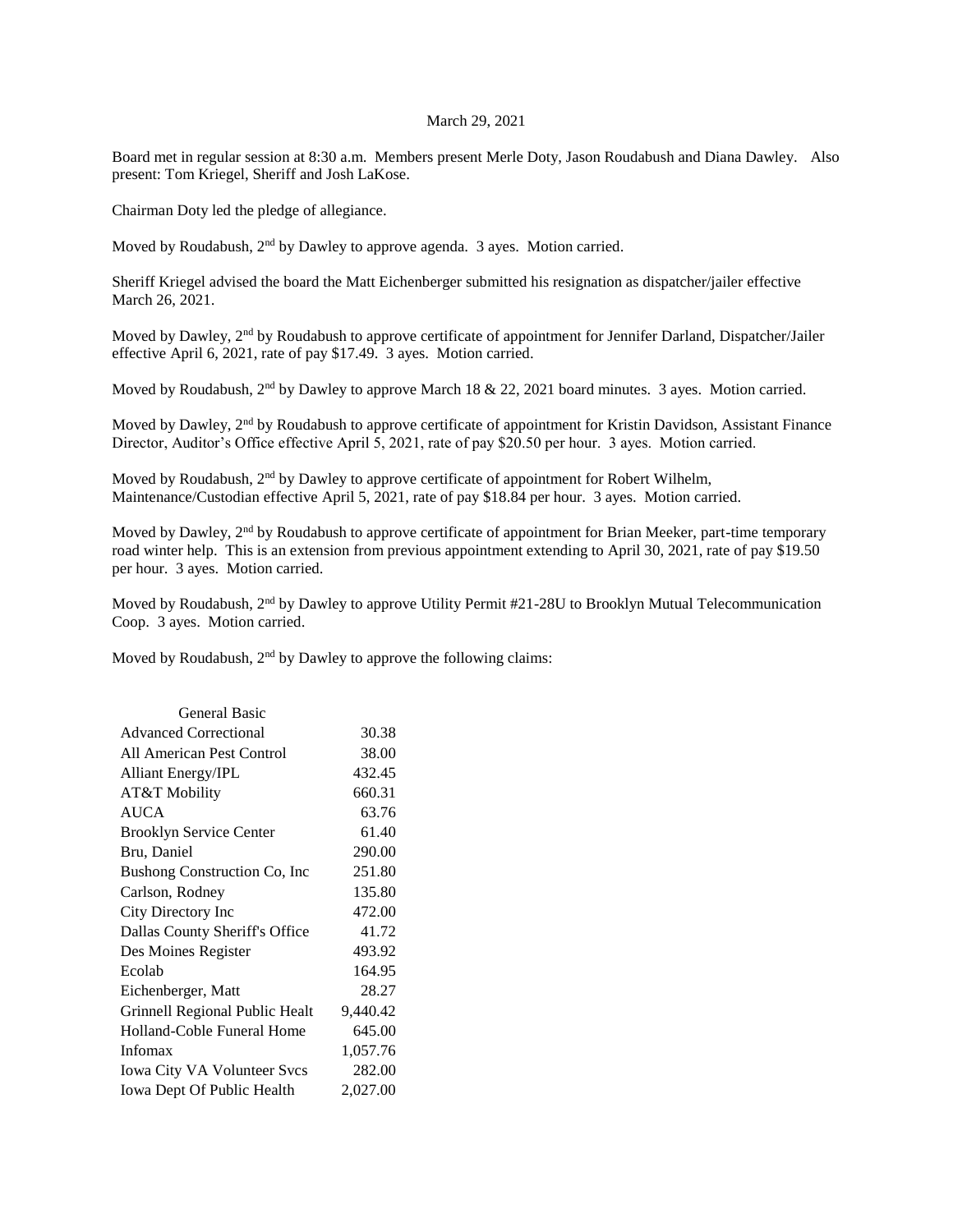| Iowa Police Chief's Assn         | 75.00    |
|----------------------------------|----------|
| <b>ISACA</b>                     | 225.00   |
| <b>ISCTA</b>                     | 150.00   |
| Klaver, Bart                     | 94.28    |
| Mail Services LLC                | 568.35   |
| Matt Parrott/Storey Kenworthy    | 189.00   |
| McKnight DPM PC, Matthew C       | 406.53   |
| Meyer, Uwe                       | 21.29    |
| Mid American Energy              | 2,469.51 |
| <b>Pitney Bowes</b>              | 64.59    |
| Polk County Sheriff              | 47.32    |
| Premier Office Equip/RK Dixon    | 95.83    |
| <b>Quill Corporation</b>         | 71.16    |
| Schuck, Russ                     | 60.14    |
| Schumacher Elevator Co           | 284.49   |
| Sieren, Susan J                  | 68.00    |
| Smith Funeral Home               | 1,290.00 |
| South Park Apartments LLC        | 500.00   |
| <b>Strat Exe Inc</b>             | 95.00    |
| The Record                       | 523.72   |
| <b>True Value</b>                | 105.10   |
| <b>Tyler Technologies</b>        | 1,982.50 |
| <b>United States Cellular</b>    | 192.54   |
| Verizon                          | 40.01    |
| <b>VISA</b>                      | 136.14   |
| Warnick, Steve                   | 100.00   |
| Windstream                       | 1,077.60 |
| <b>Windstream Communications</b> | 1,560.00 |
| Inc                              |          |
| Woodman Controls Company         | 1,085.79 |
| <b>Rural Services Basic</b>      |          |
| Dayton, Tom                      | 498.88   |
| Galls Inc                        | 116.00   |
| <b>Grinnell Firestone Store</b>  | 63.90    |
| H & J Fertilizer Inc             | 3,647.50 |
| Hometown Hardware                | 140.19   |
| <b>Iowa Prison Industries</b>    | 600.65   |
| Keystone Laboratories            | 178.00   |
| Meyer, Joe                       | 108.50   |
| Three Sisters Fabric             | 11.00    |
| Verizon                          | 40.01    |
| <b>VISA</b>                      | 76.65    |
| Secondary Road                   |          |
| Allen, Mark                      | 5,424.00 |
| Alliant Energy/IPL               | 1,343.06 |
| J.F. Brand, Inc.                 | 5,198.00 |
| Otto, Renee Y.                   | 3,081.63 |
| <b>TIP Rural Electric Coop</b>   | 174.00   |
| <b>United States Cellular</b>    | 173.51   |